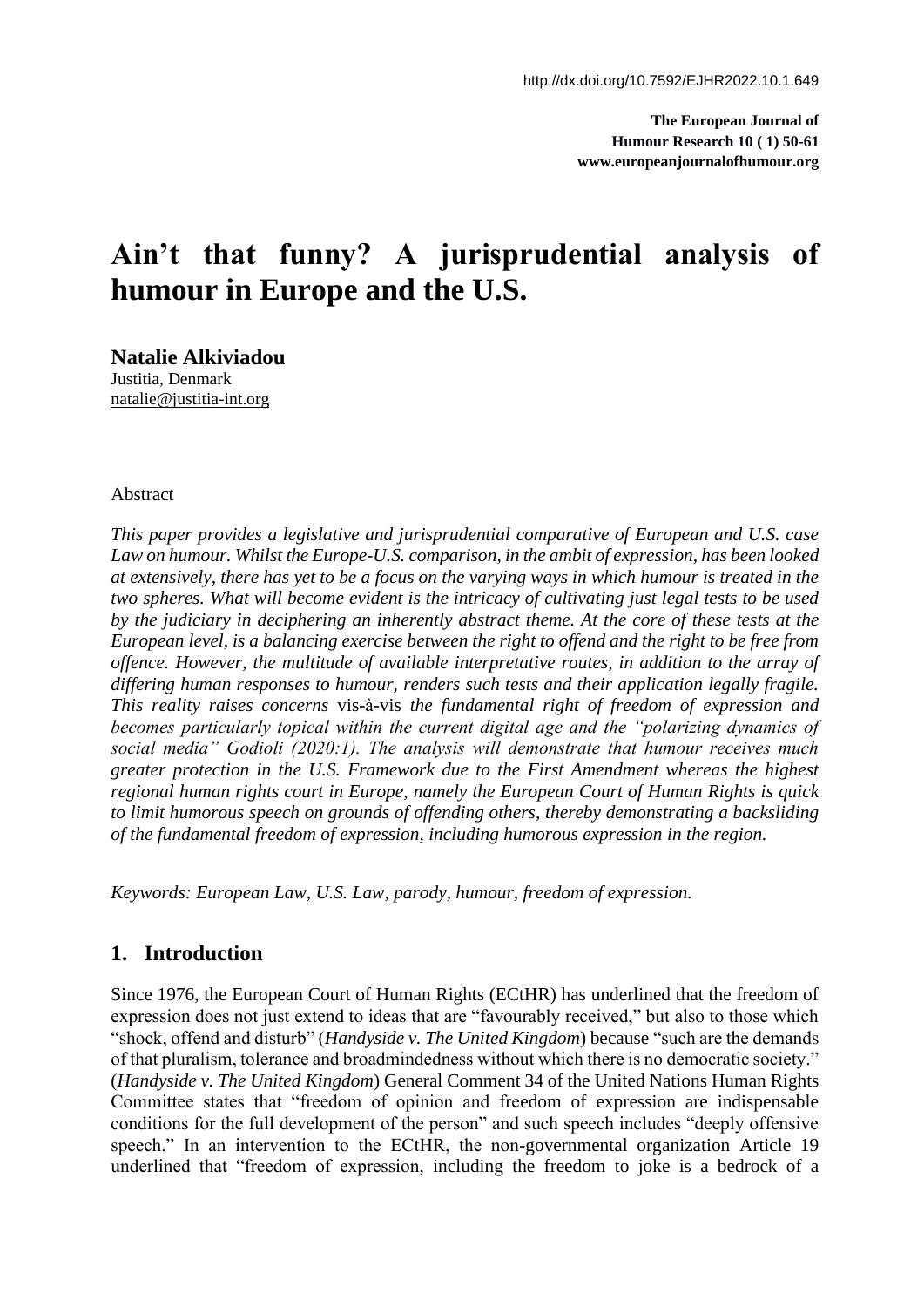democratic society." (Written submission of Article 19 to the ECtHR in *ZB v. France*). Against this backdrop, this paper will critically assess the theme of humour in law by considering its limits as set out by U.S. and European courts. Whilst the Europe-U.S. comparison, in the ambit of expression, has been looked at extensively, there has yet to be a focus on the varying ways in which humour is treated in the two spheres. What will become evident is the intricacy of cultivating just legal tests to be used by the judiciary in deciphering an inherently abstract theme (Godioli 2020: 1). At the core of these tests at the European level, is a balancing exercise between the right to offend and the right to be free from offence. However, the multitude of available interpretative routes, in addition to the array of differing human responses to humour, renders such tests and their application legally fragile. This reality raises concerns *vis-à-vis* the fundamental right of freedom of expression and becomes particularly topical within the current digital age and the "polarizing dynamics of social media" (Godioli 2020: 1). Despite this, and apart from some input, there is still a need for scholarly investigation into the issue of humour and the law. In this paper, the word "humour" is used broadly, incorporating satire as well. The paper will start with an overview of humour in terms of looking at the concept in a semantical, contextual and historical manner. Further, for purposes of ascertaining the position of the highest human rights court in the European region, there will be a critical analysis of case-law involving humour at the ECtHR. Then, the position of the humour in U.S. law will be considered, given the stark variation between the more militant approach, adopted by the ECtHR to the freedom of expression and its (almost) absolutist counterpart found in the USA. The section will reveal that, despite the centrality of the First Amendment in anything to do with speech, when humour is used in cases of sexual harassment, the Courts turn to something else, namely, establishing whether or not a hostile environment (as a result of that humour) exists as per Title VII of the Civil Rights Act.

# **2. Humour: Semantics and notions**

Terms such as humour and satire, are largely left undefined by courts, apart from one major exception referred to below. As will be demonstrated in the assessment of the case-law of the ECtHR, the latter chooses the term "satire" (rather than humour) as an umbrella term, even in cases of expression that does not actually appear to be satirical. Satire is left undefined by the ECtHR, although it does note that such expression entails, *inter alia,* an exaggeration and distortion of reality (*Vereinigung Bildender Künstler v. Austria* 2007). Satire is defined by the Oxford English Dictionary as "the use of humour, irony, exaggeration, or ridicule to expose and criticize people's stupidity or vices, particularly in the context of contemporary politics and other topical issues" (Oxford Dictionary of Phrase and Fable 2000). Humour is given a much shorter definition by the same dictionary, namely, the "quality of being amusing or comic, especially as expressed in literature or speech" (Oxford English Dictionary 2020). The most extensive definition of a concept related to this paper's analysis relates to parody. In *Johan Deckmyn and Vrijheidsfonds VZW v. Helena Vandersteen and Others* (2014), the Court of Justice of the European Union held that the concept of "parody" which is provided for by a European Directive on copyright, is an "autonomous concept of EU law." It noted that the meaning of parody should be its usual meaning in "everyday language," with its objective being "to evoke an existing work while being noticeably different from it, and, secondly, to constitute an expression of humour or mockery" Radin (1927: 215-218).

Humour, particularly in the form of satire and parody, has, for time immemorial, been a popular tool for expressing and disseminating public opinion (Radin 1927: 215-218). In Ancient Greece "tongues were wagging freely" (Report of the Special Rapporteur in the Field of Cultural Rights: The Right to Freedom of Artistic Expression and Creativity 2013). Democritus, known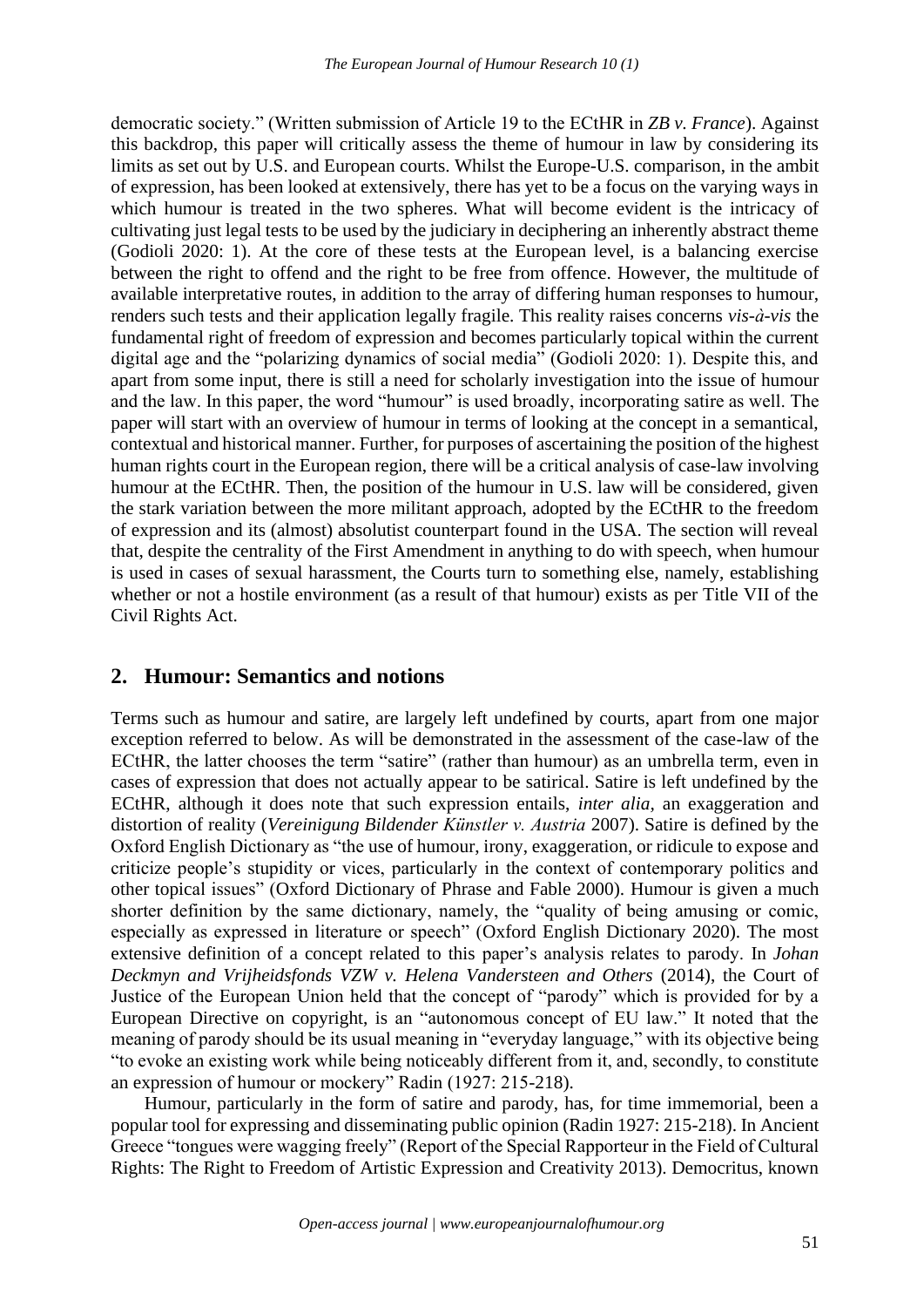as the "laughing philosopher" (Bremmer 1991: 15), would "laugh at the stupidity of his fellow citizens" (Bremmer 1991: 15). Plato was a stern critic of laughter, treating laughter as an irrational emotion and, in The Republic, he argued that state officials should avoid laughter "for ordinarily when one abandons himself to violent laughter, his condition provokes a violent reaction" (Lille 2009: 1355). Socrates argued that laugher targeted at authority must be regulated (Billig 2005: 41-42). Ancient Greek comedy itself went through phases of restriction, with Old, Middle and New Comedy. The first was unrestricted comedy, even including information on publicly known people, the second removed references to names, and the last included abstract illustrations of people. It could, thus, be assumed that norms had been developed in order to regulate humorous speech during the second and third phases of Greek comedy (Radin 1927: 215-218). Humour has, therefore, been part of European culture since democracy itself. Later philosophers, such as Pascal, embraced the significance of humour. He argued that "se moquer de la philosophie c'est vraiment philosopher" (Blaise Pascal, '*Géométrie*-*Finesse II* – *Fragment* No. 2/2)

So what is humour and how do we conceptualize it? There are three main theories that seek to do this, namely, the superiority theory, the incongruity theory and the release theory (Friend 2002: 80, 93). The Superiority theory is related to ancient thinkers such as Aristotle, Plato, Socrates and Cicero (Little: 2009: 1245). These thinkers linked humour to aggression, describing it as a "mechanism of disparaging others to enhance one's own sense of well-being" (Martin 2000: 202-3). In *Philebus*, Plato argued that, by laughing at those who imagine themselves better than they actually are, we are being entertained by their self-ignorance, which is malicious and morally wrong. In *Nicomachean Ethics*, Aristotle argued that wit was of value to a conversation but agreed with Plato in relation to the immorality of mocking others. In *Enchiridion,* Epictetus said "let not your laughter be loud, frequent or unrestrained" (Stanford Encyclopedia of Philosophy, "Philosophy of Humour" 2020). These positions on humour and laughter shaped European culture that was developed over time, but also impacted the way in which humour was depicted in religion. In Psalm 2: 2-5:

The kinds of the earth stand ready and the rulers conspire together against the Lord and his anointed King… The Lord who sits enthroned in heaven laughs them to scorn; then he rebukes them in anger, he threatens them in his wrath.

(Psalm 2: 2-5)

The incongruity theory is linked to Immanuel Kant and Arthur Schopenhauer and suggests that humour is a result of "the juxtaposition of two incongruous or inconsistent phenomena" (Martin 2000: 203). Release theory looks at humour as a release of "repressed sources of pleasure," (Strachey 1960: 98; Little 2009: 1255) or anxiety (Limon 2000: 39). Humour can also be a powerful tool to solve social tensions within a community (Little 2009: 1255) and to establish group identity (Quinn 2000: 1165).

In more recent times, Benatar argues that humour can be immoral in a case when it is intended to harm, it could be reasonably expected to harm, and the harm is wrongfully inflicted (Benatar 1999: 191). He underlines that "racist" and "sexist" humour are those which meet the three requirements of immoral humour, with this scholar endorsing a harms-based approach to humour. Lockyer and Pickering profess that humour is a central part of social relationships. In some frameworks, it may be viewed as something light-hearted but, in others, the possibility of harm exists. They also underline that humour is not the opposite of serious since humour can involve, for example, stereotypes and can have serious implications (Lockyer et al. 2008: 809). Authors, such as Husband and De Souza, argue that repeating jokes with, for example, gender stereotypes, contributes to cementing stereotypes in the public mind (Husband 1988: 153). However, scholars in a variety of disciplines, such as the humanities and social sciences, have noted the benefits of humour which include, *inter alia,* creative development, enhancement of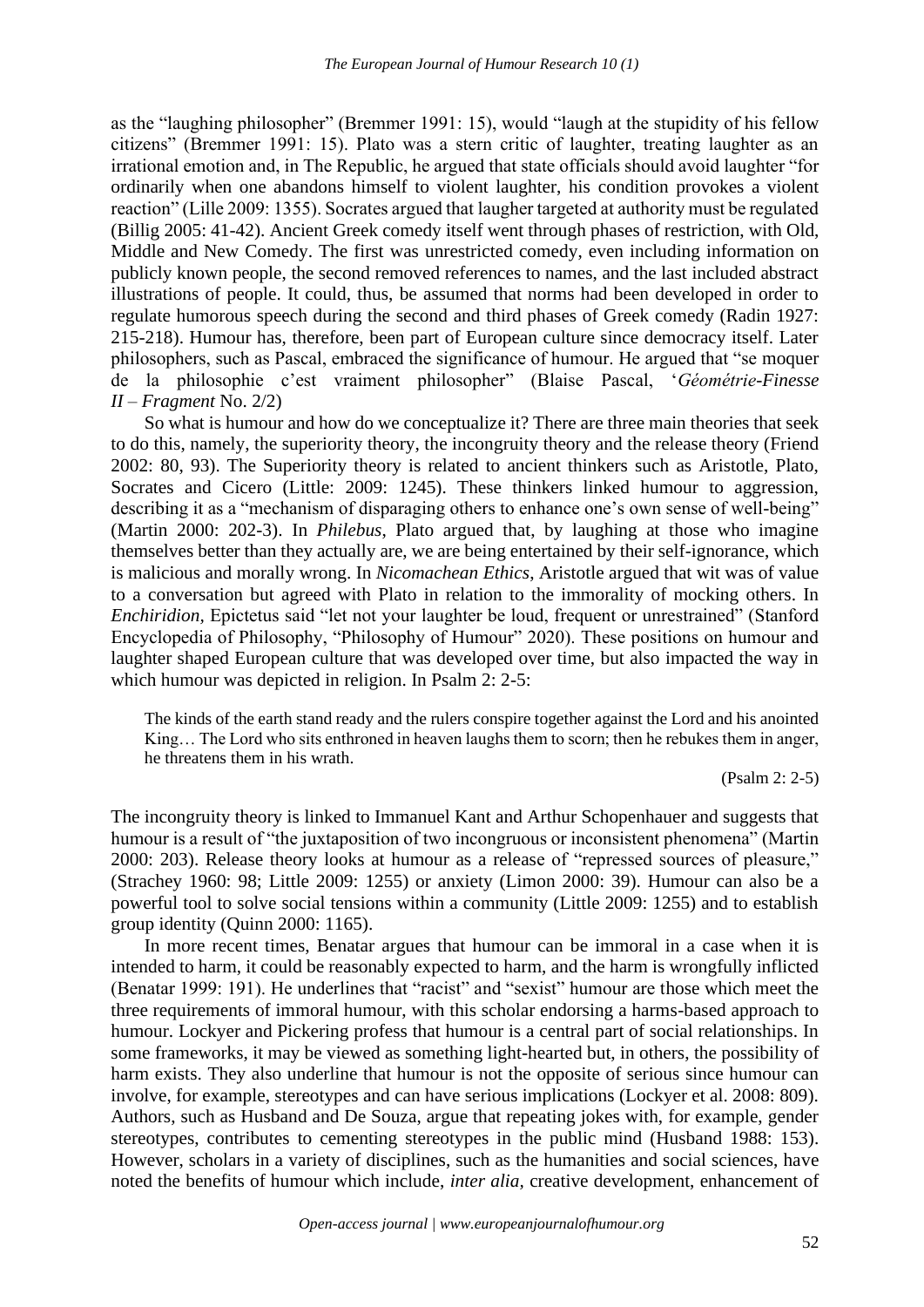social cohesion and pain relief (Little 2009: 1237). Further, humour is marked by several human functions and aspects, namely, social, cognitive, emotional, psychophysiological and behavioural (Martin 2000: 202).

In relation to cartoons, in particular, these have been at the forefront of the international legal debate, as demonstrated in the controversy surrounding the cartoons of the Prophet Muhammed, described by Kuipers as the "first transnational humor scandal" (Kuipers 2011: 63- 80). This controversy resulted from the publication of twelve cartoons of the prophet in a Danish newspaper "Jyllands-Posten." Further to a complaint made by Muslim organizations, a trial never took place (Klausen 2009). The same cartoons were then shown in the French *Charlie Hebdo*, which resulted in a trial at the Paris High Court and the magazine being acquitted in 2006, before the attacks at its offices in 2015. It has been argued that visual humour, in the form of cartoons, demonstrates the "link between humour and ambiguity" (Godioli 2020: 1) which renders the balancing exercise to be conducted for free speech purposes a particularly tricky task. Whilst also looking at cartoons, this paper will examine other tunnels of humour.

Humour can be deemed by the recipients of the speech/image/broadcast/text as, for example, racist, sexist, homophobic, transphobic or other. It may be deemed to be offensive or insulting to particular individuals depicted, therein, or to those who share the characteristics of the "targets" of such speech. However, should such speech be restricted, even if it is offensive to others? Whilst this question will be discussed through the jurisprudential analysis below, for illustration purposes, I refer to Sacha Baron Cohen and his film "Borat: Cultural Learnings of America for Make Benefit Glorious Nation of Kazakhstan." Quotes include (amongst many others):

"Is it not a problem that a woman have a smaller brain than a man" – question posed to the Veteran Feminists of America.

"What's up vanilla face" (to a White receptionist at a hotel).

"It is very good you allow a retard to eat with you in the same place" (during a dinner conversation where Borat confused the word 'retired' with 'retard').

The Guardian wrote that the film was "so funny, so breathtakingly offensive, so suicidally discourteous that strictly speaking it shouldn't be legal at all" (Bradshaw, The Guardian 2006) demonstrating just how opposing the opinions on this film (and humour in general, particularly when it transcends into humour on protected characteristics such as sex or race) may be. To complicate the matter further, when it comes to the peripheries of free speech, in an interview with Baron Cohen, he said that such parts of his works are a "dramatic demonstration of how racism feeds on dumb conformity as much as rabid bigotry" (William, The Telegraph 2009).

## **3. The European Court of Human Rights**

Article 10 of the European Convention on Human Rights (ECHR), provides that everyone has the right to freedom of expression and that "this right shall include freedom to hold opinions and to receive and impart information and ideas without interference by public authority." This is the only article in the Convention to stipulate that the right comes with "duties and responsibilities" thereby demonstrating the weight attached to the negative impact speech may have. As a result, Article 10 limits free speech on the grounds of, *inter alia*, public order, public morals and for the protection of the reputation or rights of others, insofar as these restrictions are necessary in a democratic society. The ECtHR has dealt with several cases involving humour (and satire) which are discussed in this paper. As a starting point, it should be noted that Article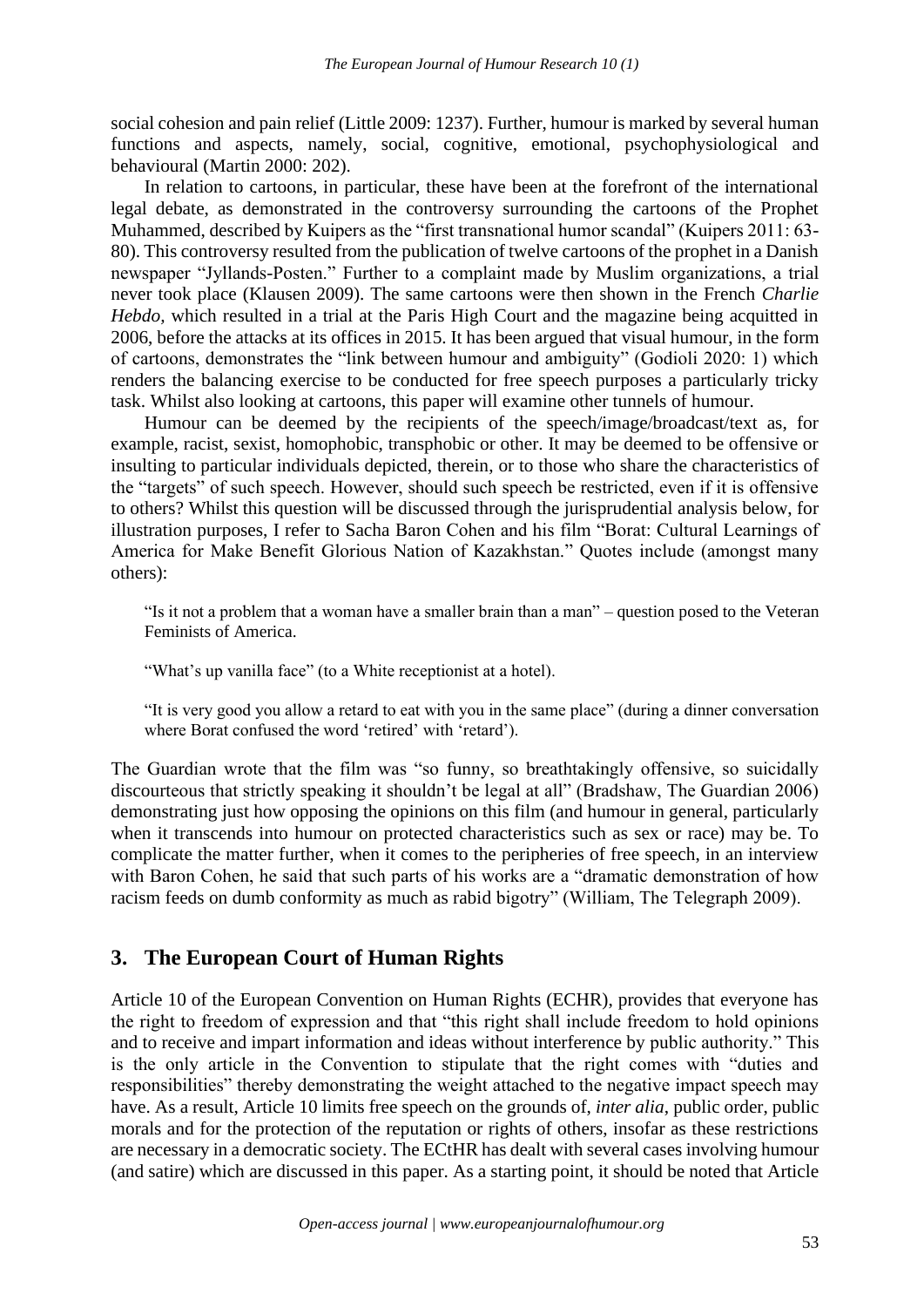10 of the European Convention on Human Rights incorporates the right to freedom of artistic expression "which affords the opportunity to take part in the public exchange of cultural, political and social information and ideas of all kinds." (*Müller and Others v. Switzerland* 1998)

In *Vereinigung Bildender Künstler v. Austria* (2007), the applicant (an association of artists) held an exhibition which included the satirical painting "Apocalypse" which featured members of the Austrian Freedom Party as well as Mother Teresa and an Austrian cardinal engaging in graphic sexual acts. One of the politicians who appeared in the painting filed a lawsuit against the association who held the exhibition. The applicant was fined and banned from displaying this painting. The ECtHR found a violation of Article 10 and emphasized that: "satire is a form of artistic expression and social commentary and, by its inherent features of exaggeration and distortion of reality, naturally aims to provoke and agitate. Accordingly, any interference with an artist's right to such expression must be examined with particular care."

The ECtHR followed this reasoning (and the nature of satire) in the case of *Alves Da Silva v. Portugal* (2009). Here, the applicant had been convicted and given a fine for driving around the city during carnival with a puppet representing the mayor of Mortágua, with symbols of corruption on the puppet and for playing a recording of a satirical message which suggested that the mayor had received illegal sums of money. The ECtHR found that Article 10 had been violated and that the applicant's actions were clearly satirical and, thus, a form of artistic expression and social commentary. The Court followed a similar route in *EON v. France* (2013). This case involved the applicant waving a small placard reading "Get lost, you sad prick" as the President's party was about to pass by. He made an allusion to a phrase which the President had used when a farmer refused to shake his hand during an event earlier in the year. The applicant received a suspended fine of 30 Euros. In finding a violation of Article 10, the Court reiterated that satire is a form of artistic expression and social commentary which aim to provoke and agitate. Particular to this case, it noted that "by adopting an abrupt phrase that had been used by the President himself and had attracted extensive media coverage and widespread public comment, much of it humorous in tone, the applicant chose to express his criticism through the medium of irreverent satire." It proceeded to find that criminal penalties for conduct such as that of the applicant would have a "chilling effect on satirical forms of expression related to topical issues."

Despite satire being well protected in the above cases, in the similar case of *Palomo Sánchez and Others v. Spain* (2011), the ECtHR took a different view. The applicants were delivery men in a company against which they filed a series of proceedings in labour courts. In 2001, they set up a trade union to protect the rights of the delivery staff of the company. A 2002 bulletin of the trade union included a cartoon depicting two employees of the company waiting in line to perform oral sex on the company's human resources manager. The two employees portrayed in the cartoon had testified against the trade union in the proceedings before the labour court. The applicants were dismissed for serious misconduct as a result of the cartoons and challenged the company's decision on a national level and then at the ECtHR. In finding no violation of Article 10, the Court did not pick up on the satire which marked the cartoons, and endorsed the national court's position that the cartoons were offensive personal attacks. Unfortunately, the Court completely disregarded its long-standing position on freedom of expression and its extent to ideas that "shock, offend or disturb" but, instead, highlighted the offensive nature of the cartoons and texts as a precept for its subsequent findings. The Court also disregarded the applicants' arguments that the cartoons were to be viewed as caricatures and the articles as satirical. It was only in a joint dissenting opinion of five judges that the Court was reminded of the satirical nature of the cartoon, noting that:

As regards the cartoon on the newsletter's cover, it is a *caricature*, which, while being vulgar and tasteless in nature, should be taken for what it is – a satirical representation. In other cases, the Court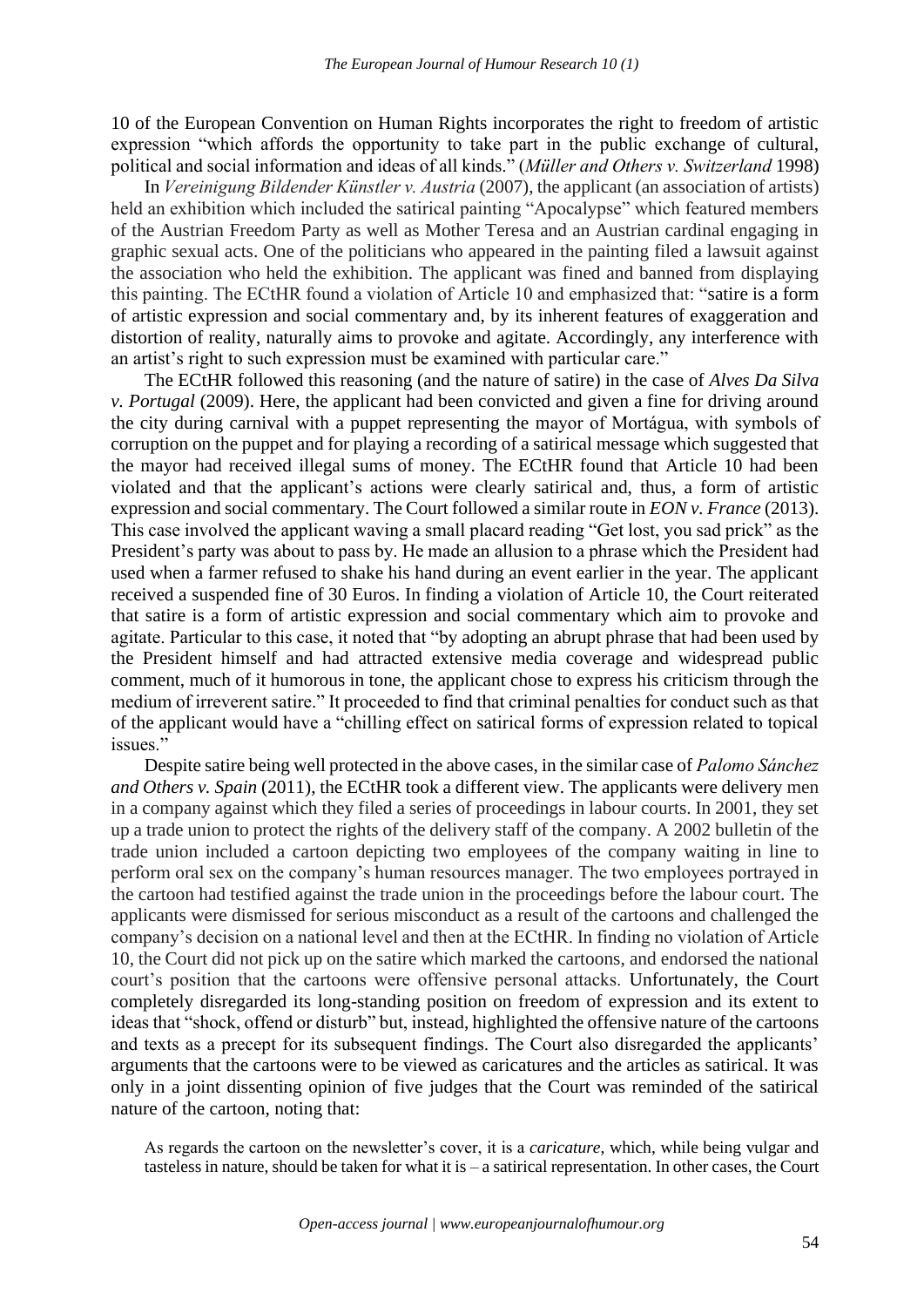has recognised the satirical nature of an expression, publication or caricature. In refusing to take that nature into account in the present case, the judgment gives the curious impression of placing trade-union freedom of expression at a lower level than that of artistic freedom and of treating it more restrictively.

(Joint dissenting opinion of Tulkens, Björgvinsson, Jočienė, Popović, Vučinić at para.11)

When it comes to speech and satire related to protected characteristics, the Court has found no value in protecting Article 10 when these have been brought by the "utterers" of the speech themselves. In *Féret v. Belgium* (2009), the Front National of Belgium published a series of cartoons and leaflets on themes such as immigration and Islam. One of the cartoons attributed the 9/11 attacks to the "couscous clan," thereby linking Islam to terrorism. In Belgium, the applicant was convicted of incitement to hatred. The ECtHR found no violation of Article 10 and, in relation to the cartoon, considered that this linked all Muslims to terrorism and, thus, constituted an incitement to hatred. Its interpretation of such incitement was particularly broad:

The Court considered that incitement to hatred did not necessarily require the calling of a specific act of violence or another criminal act. Attacks on persons committed through insults, ridicule or defamation aimed at specific population groups or incitement to discrimination, as in this case, sufficed for the authorities to give priority to fighting hate speech when confronted by the irresponsible use of freedom of expression which undermined people's dignity, or even their safety.

In *M'Bala M'Bala v. France* (2015), the applicant, a famous comedian, put on a performance during which he invited an academic, who had received a number of convictions in France for his negationist and revisionist opinions, to join him on stage at the end of the show. The applicant called an actor to the stage who was wearing a pair of striped pyjamas with a yellow star bearing the word "Jew" – to award the academic a "prize for unfrequentability and insolence." The applicant was convicted for public insults directed at a person or group of persons on account of their origin or of their belonging, or not belonging, to a given ethnic community, nation, race or religion. The applicant argued that his freedom of expression under Article 10 had been violated. The ECtHR found that the performance was highly anti-Semitic, supported Holocaust denial and that the offending scene could not be regarded as entertainment but, rather, as a political engagement. The Court noted that art or humour did not provide any more protection to Holocaust denial than regular expression. More particularly, it held that:

The applicant cannot claim, in the particular circumstances and having regard to the whole context, that he acted as an artist with an entitlement to express himself using satire, humour and provocation. [...] the Court is of the view that this was a demonstration of hatred and anti-Semitism, supportive of Holocaust denial. It is unable to accept that the expression of an ideology which is at odds with the basic values of the Convention, as expressed in its Preamble, namely justice and peace, can be assimilated to a form of entertainment, however satirical or provocative, which would be afforded protection by Article 10 of the Convention.

Through the use of Article 17, the Court found the application incompatible *ratione materiae*. As with other Holocaust denial cases, there was no substantial examination of the alleged harm in the expression, with a disregard for issues such as the impact on the audience and the probability that they chose to watch the particular comedian. This case is of fundamental importance since we see the ECtHR using the non-destruction clause of Article 17, which is preserved for the most extreme of circumstances. Indicative of this is that this article was incorporated into the ECHR in order to prevent the abuse of Convention rights by totalitarian groups.

In *Sousa Goucha v. Portugal* (2016), the ECtHR dealt with a homophobic "joke" made against a homosexual television presenter. Since this case was brought by the recipient of the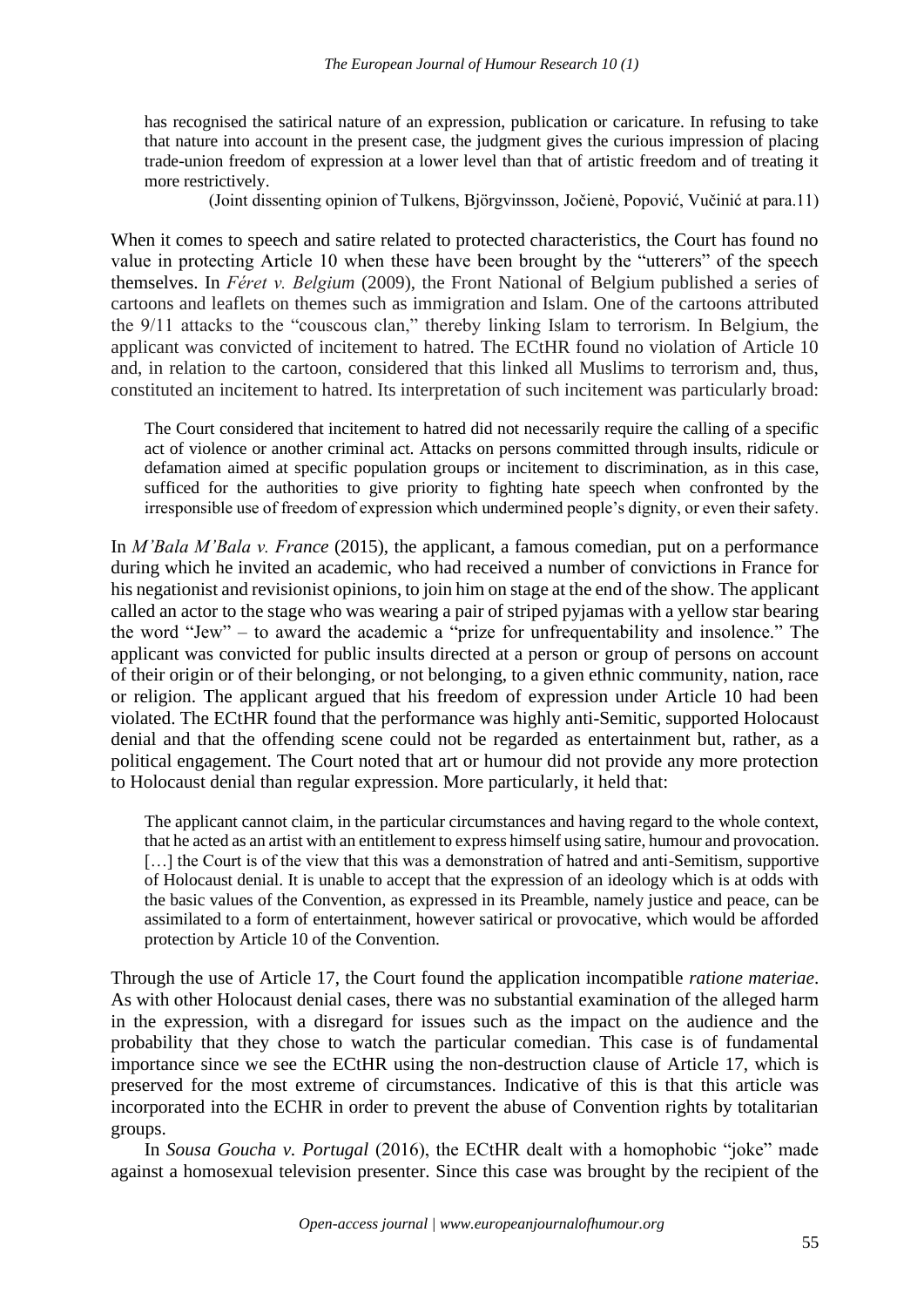speech, rather than by its utterer, as in the below cases, the Article relied on by the applicant was Article 8 (right to private life) in combination with Article 14 (non-discrimination) rather than Article 10. The applicant is a well-known TV presenter in Portugal who had made a public statement regarding his sexual orientation in 2008. During a quiz show, the players were asked "Who is the best Portuguese Female TV host?" The possible answers to the question included the names of three female television hosts and that of the applicant (with the last opinion being the "correct" answer). On a national level, the applicant filed a claim for defamation and insult against the television company, the production company, the directors of programming and content and the television host. His claims were dismissed. The ECtHR conducted a balancing exercise between Article 10 and Article 8. In finding no violation of Article 8-14, the Court reiterated satire as a form of artistic expression and social commentary which provokes and agitates as per *Vereinigung Bildender Künstler v. Austria.* The Court took note of the context that the "joke" occurred, namely, as stipulated by the national court, on a "playful and irreverent" television comedy show. The ECtHR also took note of the fact that, in dismissing the applicant's defamation claim, the national court considered that the "joke" had not intended criticism of the applicant's sexual orientation. Also, the Court referred to "the way in which a reasonable spectator of the comedy show" would react rather than the way the applicant felt about the joke. An interesting point in this case is that the Court did not view the speech within the ambit of hate speech as was put forth by one of the interveners. Once again, the Court adopts satire as a starting point for any case involving some sort of humour. The factual and contextual frameworks of this case and the Austrian case are very different whilst, at the same time, it is hard to link satire with the impugned speech in the Portuguese case. Either way, the Court met the standards it developed in earlier case law *vis-à-vis* freedom of expression, namely that this extends to ideas that shock, offend and disturb, something that it did not do in the majority of cases relevant to this paper.

Finally, in *Leroy v. France* (2008)*,* the ECtHR dealt with the issue of glorifying violence through an application by a cartoonist who had been ordered to pay a fine for one of his works. Particularly, on 13 September 2001, Basque magazine *Ekaitza* published a satirical cartoon by the applicant which showed two planes crashing into the Twin Towers, accompanied by the caption (parodying Sony's slogan) "We all dreamed of it… Hamas did it." In finding no violation of Article 10, the ECtHR stated that the cartoon supported and glorified the violent destruction of the Twin Towers. The Court also noted the impact of this cartoon in a politically sensitive region, namely, the Basque country where the newspaper was circulated. The Court conducted no analysis of the satire that was manifested in the cartoon itself and, as such, humour was not part of the Court's assessment. It reached the view of glorifying violence and the potential real-life impact of the cartoon without any scholarly, empirical or other support, extrapolation or evidence. Moreover, it did not take into account the applicant's argument that the cartoon was depicting his opinions of the USA and American imperialism.

Therefore, although the ECtHR reiterates, time and again, that the freedom of expression includes the right to "shock, offend or disturb," the above cases demonstrate that the Court has moved away from this in the majority of cases involving humour or satire with satire used rather broadly and, at times, incorrectly to cover a variety of manifestations which would reasonably fall under the concept of "humour." In fact, in relation to cases brought by the utterers of the speech, it only found a violation of Article 10 when the "targets" of the humour or satire were public figures (*Vereinigung Bildender Künstler, Alves Da Silva v. Portugal* and *EON)*. In all other cases, it was quick to side with national courts and did not adequately consider the element of satire or humour in its analysis. Feelings of offence marked the trade union case and also the case involving protected characteristics, with such offence contributing to the finding of no violation. More particularly, the rest of the assessed cases which involved protected characteristics, caricatures of private persons and the alleged (but unsubstantiated) glorification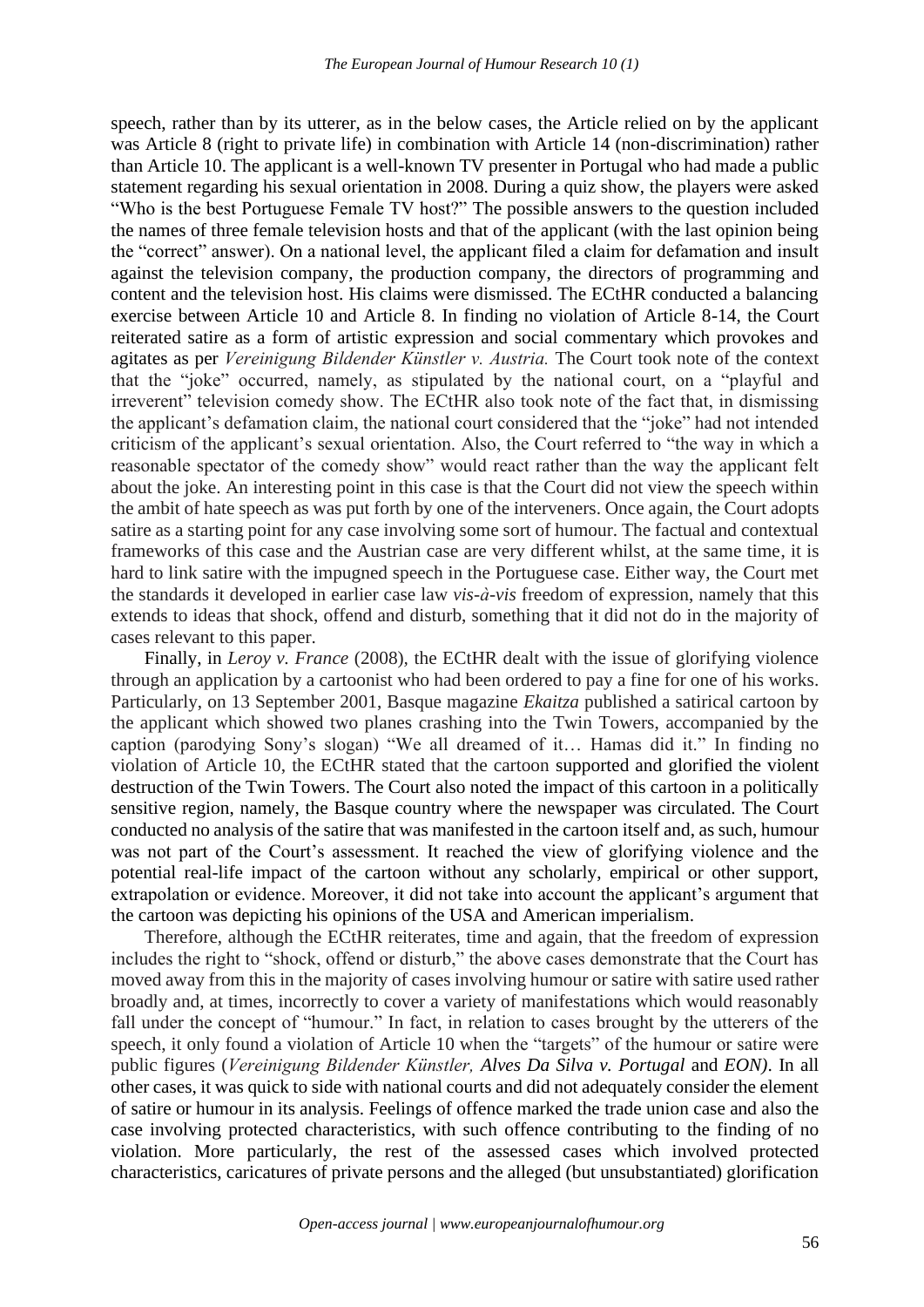and danger of real-life violence all led to a finding of non-violation. Interestingly, despite the Court's position in *Féret*, and the importance of protecting particular groups from discrimination or hatred, the Court found no violation of Article 8-14 in the Portuguese case brought by the "target" of the homophobic speech, demonstrating, in the latter, a proper application of the right to shock, offend and disturb. Moreover, imposing criminal penalties, as in the case of *Leroy,*  can have a chilling effect on speech in general and on humour in particular. This is particularly damaging for the facilitation of freedom of expression on questions of public interest.

## **4. Humour and the U.S. First Amendment**

Before proceeding with an analysis of U.S. law, it is important to acknowledge that this section includes a small initial sample of U.S. case law for comparison, many cases of which are of a particular context, namely sexual harassment in employment. This will allow for some interesting preliminary impressions upon which further research can be tailored to comparative settings.

The First Amendment to the U.S. Constitution provides that "Congress shall make no law… abridging the freedom of speech…" Such protection does "not apply only to those who speak clearly, whose jokes are funny and whose parodies succeed." (*Yankee Publishing Inc v. News America Publishing*) The Supreme Court has underlined that satire, even when used as "a weapon of attack, of scorn" (*Hustler Magazine Inc. v. Falwell* ) has "played a prominent role in political debate." (*Hustler Magazine Inc. v. Falwell*) The Supreme Court underlined that it is inappropriate to assess jokes based on alleged "outrageousness" because this "has an inherent subjectiveness about it" (*Hustler Magazine Inc. v. Falwell*).

An exception to the almost-absolutist approach to free speech in the U.S. is the framework of sexual harassment cases. As a starting point, such cases seek to "remedy oppressive statements and actions" creating a "hostile working environment" (Little 2009: 1273). Central to these cases is Title VII of the Civil Rights Act which prohibits discrimination in the workplace. The US Supreme Court noted that Title VII did not seek to impose "a general civility code for the American workplace" and that "simple teasing, offhand comments and isolated incidents (unless extremely serious) will not themselves suffice" (*Faragher v. City of Boca Raton*). There are several cases in which relevant cases have been rejected on the grounds of insufficient hostility or severity. Indicative of the latter approach is Judge Posner's reaction to the 1995 case of *Baskerville v. Culligan International Company* in which he stated that:

It is no doubt distasteful to a sensitive woman to have such a silly man as one's boss, but only a woman of Victorian delicacy – a woman mysteriously aloof from contemporary American popular culture in all its sex saturated vulgarity – would find the supervisor's patter substantially more, distressing than… heat and cigarette smoke.

#### (*Baskerville v. Culligan International Company*)

The above paragraph is preposterous in itself, since it essentially divides women into categories according to their sensitivity and utilizes current American culture as the reason why no woman, however sensitive, should be offended by sexual humour. This position was improved by 1998 and the case of *Onacle v. Sundowner Offshore Services Inc (1998)* which involved a same-sex harassment claim. Although this case included actions such as sodomy with a bar of soap and not only words, the U.S. Supreme Court developed a framework which also extends to expression, as evident in its formulation below. More particularly, in ascertaining the meaning of harassment under Title VII of the Civil Rights Act, the Supreme Court highlighted that: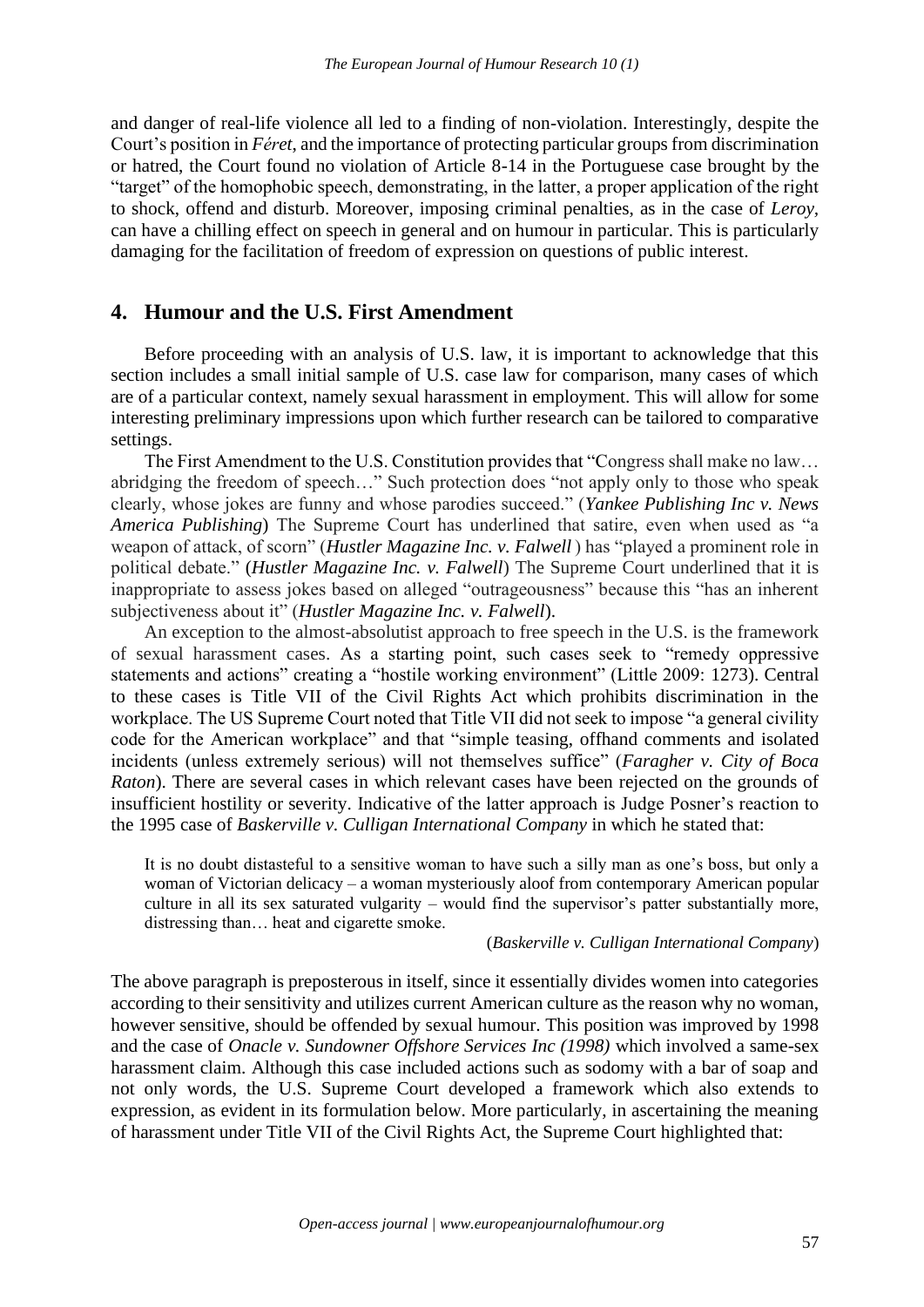common sense, and an appropriate sensitivity to social context will enable the courts and juries to distinguish between simple teasing or roughhousing among members of the same sex, and conduct which a reasonable person in the plaintiff's position would find severely hostile or abusive.

The reasonableness and particular context is, therefore, correlated with determining whether or not teasing/humour/jokes have transcended acceptable boundaries. Despite Judge Posner's view of the matter above, there has been a body of US case-law which demonstrates the "law's readiness to regulate superiority humour" (Laura 2009: 1275) in the workplace by recognizing the link between the "humour" and the creation of a hostile working environment. In *Robinson v. Jacksonville Shipyards Inc* (1991), the district court found that the comments uttered such as "hey pussycat, come here and give me a whiff" would likely lead to the "stereotyping of women in terms of their sex object status." In *Harris Forklift System* (1993), the Supreme Court found the environment to be hostile. In this case, a supervisor often told the plaintiff "You're a woman, what do you know?" He also suggested they go to a hotel to "negotiate raise" and asked whether she offered sex to secure a sale. The Supreme Court found that these jokes did not assert superiority but, nevertheless, considered them to entail sufficient hostility for purposes of remanding the case for further assessment in the framework of sexual harassment liability. In *McIntyre v Manhattan Ford* (1998), the impugned statements included that the plaintiff was obviously pregnant because "her tits were larger" and referred to her as a "bitch on a broom." In finding a hostile environment and, thus, liability, the Court noted that this humour constituted "barnyard type cruelty."

In *Lyle v. Warner Brothers Television Productions* (2004), the Court dealt with a sexual harassment claim by an assistant of the comedy writers who aided in the preparation of the programme *Friends*. The Court rejected the claim on the grounds that the defendants made the comments in a context "where comedy writers were paid to create scripts highlighting adult themed sexual humour and jokes, and where members of both sexes contributed and were exposed to the creative process spawning such humour and jokes." Due to the particular context, the Court considered that the sexual humour was "non-directed" and could not, therefore, lead to liability.

Some of the humour was non-directed, for example, the writers altered the word persistence to "pertits" and happiness to penis. However, other comments were personal but were not picked up on by the Court as leading to liability as it focused on the general context of the comedy production. In this ambit, the writers joked that one of the staff members had "dried twigs" or "dried branches in her vagina" when discussing her infertility. The Court related this humour with the "creative process" of the comedy production. In *Nitsche v. CEO of Osage Valley Electric Cooperative* (2006), the Court dealt with "unwanted sexual banter" by a male foreman towards another male foreman. The former would, amongst other things, read Playboy magazines in the plaintiff's presence, referring to female genital organs using crude names and pretended he had a pubic hair in his mouth. He also asked the plaintiff "how many wheels a menstrual cycle had" and posted a donkey picture with a penis drawing over a co-worker's engagement photograph. However, the Court did not find there to be a hostile environment and found the above to be evidence of the harasser's "repertoire of ribaldry" (Little 2009: 1279). The harasser's conduct in this case reaches a high level of crudeness which is parallel or more intense than that found in the previous cases discussed and in which the courts did find grounds for action.

As such, the US strictly protects the freedom of expression due to the First Amendment to its Constitution. Nevertheless, unlike, for example, the big majority of "hate speech" cases (see, inter alia, *RAV v. City of St. Paul* and *Snyder v. Phelps*), sexual harassment cases which involve humour is one of the areas where the Court has encroached upon an individual's freedom to speak freely, insofar as this speech creates a "hostile work environment." However, as reflected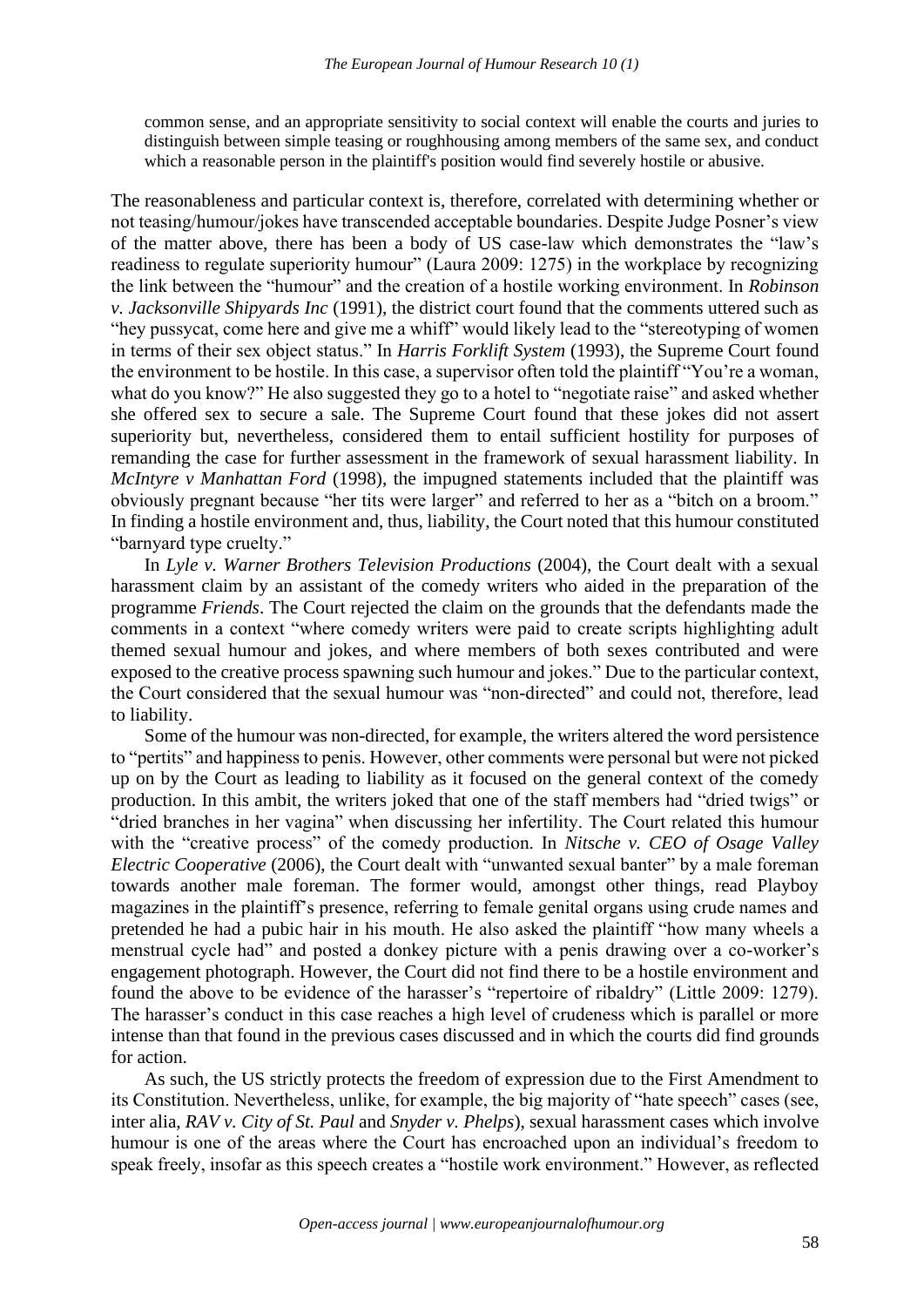above, not all sexual harassment cases involving humour result in a finding in favour of the plaintiff, with the Warner Brothers case focusing on the general context of comedy writing as a tool of depersonalizing the jokes (despite some being directed at the plaintiff herself) and *Nitsche* finding that the humour was merely part of the particular person's banter and was, thus, not directed at the plaintiff, *per se,* as was the case in, for example, McIntyre.

The courts have also dealt with sexual harassment cases involving the use of puns, rejecting liability in cases where prosciutto ham was referred to as prostitute ham (*Augustin v. Yale Club of N.Y. Cuty*) and rubber bands as rubbers (*Goede v. Mare Rest*) thereby reflecting the legal acceptance of humour as humour when this emanates from incongruous themes.

# **5. Conclusion**

In sum, we do not all share the same sense of humour. Some may be offended, some may not. Some may laugh, some may not. The question is whether the law should intervene at any point. On an ECtHR level, when cases have involved public figures who cannot anyhow expect the same level of privacy, the Court has relied on the importance of satire as a form of artistic expression. The rest of the cases are marked by a generalized overview of the assumed (but unsubstantiated) harmful impact of the speech in question, with disregard to the element of humour and satire. Unfortunately, several of the cases in which the Court found no violation of Article 10 also included the use of criminal penalties which, the Court has itself stated in *EON v France,* can have a chilling effect on satirical expression. A stricter test which adheres to the paradigm set out by *Handyside v. The United Kingdom* which extends the freedom of expression to ideas that shock, offend or disturb is, therefore, necessary. The reality of the U.S. is quite different. As noted in *Yankee Publishing Inc. v News America Publishing* (1994), free speech does not only extend to parodies that succeed and to jokes that are funny. In simple terms, the fact that society may consider speech to be offensive (even if this is humorous) is not a sufficient rationale for its restriction (*FCC v. Pacifica Foundation*). This is in antithesis with the ECtHR's position which limits satirical/humorous speech on grounds of offence. The U.S. has, however, limited humour when it is ascertained that this humour creates a hostile working environment and, even then, has not always done so. The decisions before U.S. courts on some sexual harassment cases can be criticized, as done above (for example the disregard of the fact that some of the sexual humour was directed at the plaintiff and was not part of the general comedy writing for *Friends*). However, on a general comparative level, the judicial restraint to intervene on general humour, regardless of its offensive nature found in the U.S, endows the freedom of expression with its true status, that of a fundamental freedom which is central for pluralism and broadmindedness (as anyhow highlighted but not always adhered to) by the ECtHR.

#### **References**

- Benatar, D. (1999). 'Prejudice in jest: When racial and gender humor harms'. *Public Affairs Quarterly* 13 (2), pp. 191-203.
- Bernstein, D. E. (2003). *You Can't Say That! The Growing Threat to Civil Liberties from Anti-Discrimination Laws.* Washington: Cato Institute.
- Billig, M. (2005). *Laugher and Ridicule: Towards a Social Critique of Humour.* California: Sage.
- Bradshaw, P. (2006). 'Borat: Cultural learnings of America for make benefit glorious nation of Kazakhstan - review'. *The Guardian* (28 October 2006).
- Bremmer, J. (1991). 'Jokes, jokers and jokebooks in ancient Greek culture', in Bremmer, J. & Roodenburg, H. (eds.), *A Cultural History of Humour,* Oxford, Boston: Polity, pp. 11-18.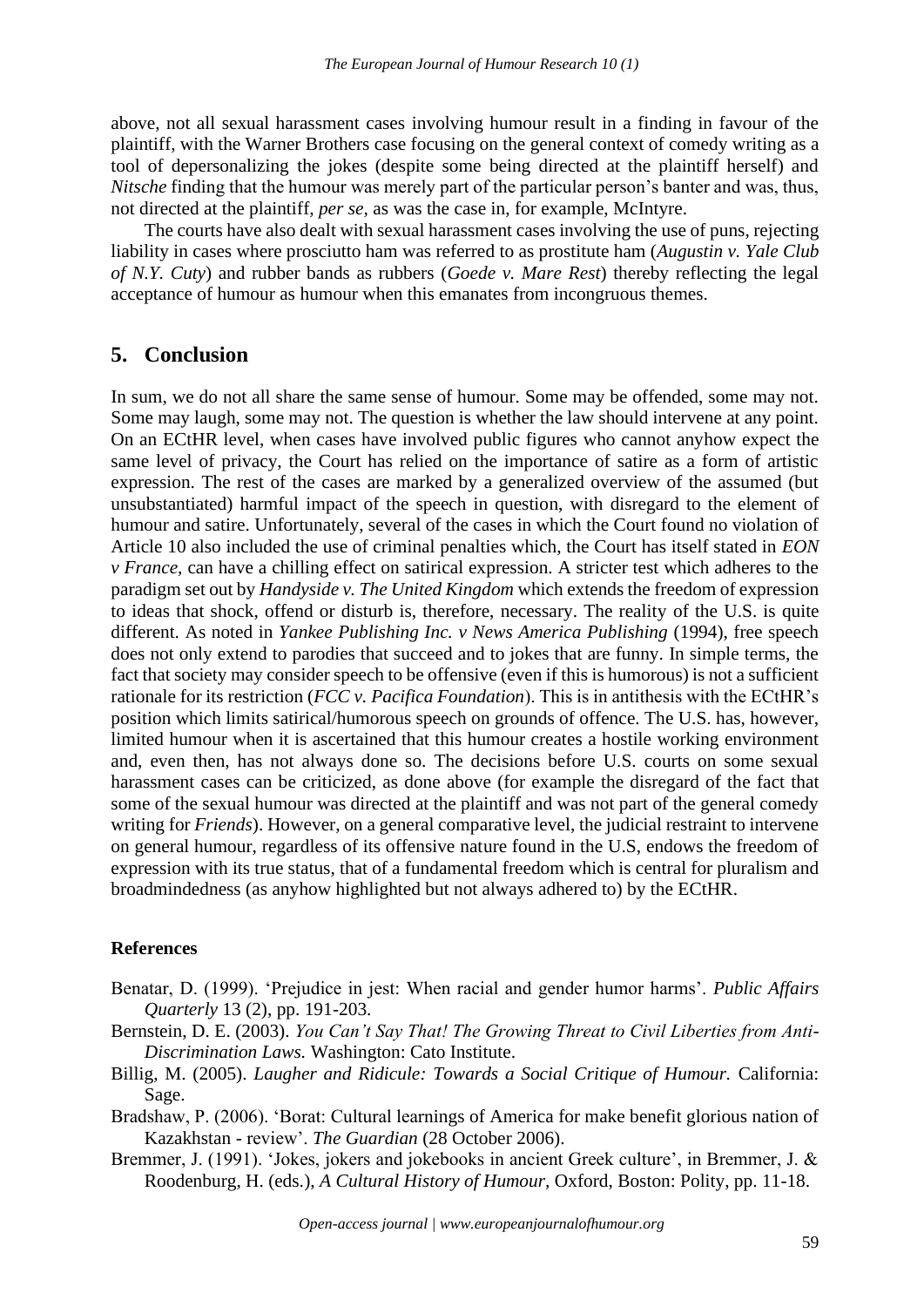- Freud, S. (1960). *Jokes and Their Relation to the Unconscious*, (Ed: James Strachey). New York: Norton.
- Friend, T. (2002). 'What's so funny? A scientific attempt to discover why we laugh?' *New Yorker*, 11 November 2002, pp. 78-93.
- Godioli, A. (2020). 'Cartoon controversies at the European Court of Human Rights: Towards forensic humour studies'. *Open Library of Humanities* 6 (1), pp. 1-35.
- Husband, C. (1988). 'Racist humour and racist ideology in British television, or I laughed till you cried', in Powell, C. et al (eds.), *Humour in Society*, New York: Macmillan, pp. 149- 178.
- Klausen, J. (2009). *The Cartoons that Shook the World*. New Haven: Yale University Press.
- Kuipers, G. (2011). 'The politics of humour in the public sphere: Cartoons, power and modernity in the first transnational humour scandal', *European Journal of Cultural Studies* 14 (1), pp. 63-80
- Limon, J. (2000). *Stand-Up Comedy in Theory or, Abjection in America*. Town: Duke University Press 2000.
- Little, L. E. (2009). 'Regulating funny: Humour and the law'. *Cornell Law Review* 94 (5), pp.1245-1279.
- Lockyer, S. & Pickering, M. (2008). 'You must be joking: The sociological critique of humour and comic media', *Sociology Compass* 2 (3), pp. 808-820.
- Martin, R. A. (2000). 'Humour and laughter', in Kazadin A. E (ed.), *Encyclopedia of Psychology,* Oxford: Oxford University Press.
- *Oxford Dictionary of Phrase and Fable* (2005). Oxford: Oxford University Press
- *Oxford English Dictionary*. Retrieved December 10, 2021 from [https://www.lexico.com/definition/humour.](https://www.lexico.com/definition/humour)
- Pascal, B. (1897). '*Géométrie*-*Finesse II Fragment* no. 2/2.
- Quinn B. A. (2000). 'The paradox of complaining: Law, humor and harassment in the everyday work world'. *Law and Sociology Inquiry* 25 (4)*,* pp. 1151-1185.
- Radin, M. (1927). 'Freedom of speech in ancient Athens'. *The American Journal of Philology*  48(3), pp. 215-218.
- Stanford Encyclopedia of Philosophy (2020), 'Philosophy of humour', California: Stanford University Press.
- William, L. (2009). 'Sacha Baron Cohen, The mysterious master of public misbehaviour'. *The Telegraph,* 6 June 2009.

### **Case-Law**

*European Court of Human Rights*

Alves da Silva v. Portugal, Application No. 41665/07 (ECHR, 20 October 2009).

- EON v. France, Application No. 26118/10 (ECHR 14 March 2013).
- Féret v. Belgium, Application No 15615/07 (10 December 2009).

Handyside v. The United Kingdom, Application No. 5493/72 (ECHR 1 December 1976).

Leroy v. France, App. no. 36109/03 (ECHR 2 October 2008).

M'Bala M'Bala v. France, Application Number 25239/13 (ECHR 20 October 2015).

Müller and Others v. Switzerland, Application No. 10737/84 (ECHR 24 May 1998).

Palomo Sanchez and Others v. Spain, Application nos.

[28955/06,](about:blank) [28957/06,](about:blank) [28959/06](about:blank) and [28964/06,](about:blank) (ECHR 12 September 2011). Vereinigung Bildender Künstler v. Austria, Application No. 68354/01 (ECHR 25 April 2007).

## *Court of Justice of the European Union*

Johan Deckmyn and Vrijheidsfonds VZW v. Helena Vandersteen and Others (2014). ECLI:EU:C:2014:2132